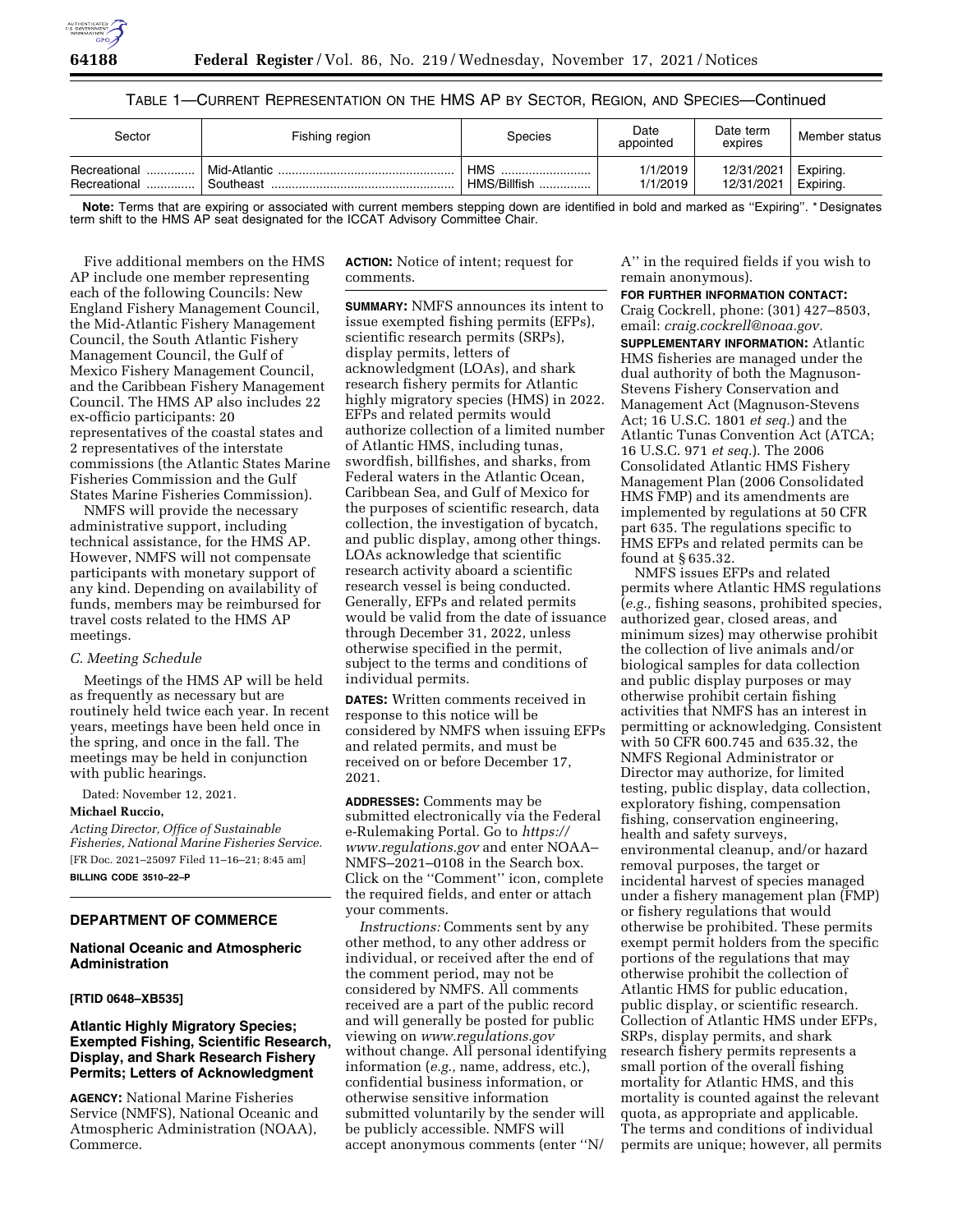will include reporting requirements, limit the number and/or species of Atlantic HMS to be collected, and only authorize collection in Federal waters of the Atlantic Ocean, Gulf of Mexico, and Caribbean Sea.

The Magnuson-Stevens Act exempts scientific research conducted by a scientific research vessel from the definition of ''fishing.'' NMFS issues LOAs acknowledging such bona fide research activities involving species that are only regulated under the Magnuson-Stevens Act (*e.g.,* most species of sharks) and not under ATCA. NMFS generally does not consider recreational or commercial vessels to be bona fide research vessels. However, if the vessels have been contracted only to conduct research and not participate in any commercial or recreational fishing activities during that research, NMFS may consider those vessels as bona fide research platforms while conducting the specified research. For example, in the past, NMFS has determined that commercial pelagic longline vessels assisting with population surveys for sharks may be considered ''bona fide research vessels'' while engaged only in the specified research. For such activities, NMFS reviews scientific research plans and may issue an LOA acknowledging that the proposed activity is scientific research for purposes of the Magnuson-Stevens Act. Examples of research acknowledged by LOAs include tagging and releasing sharks during bottom longline surveys to understand the distribution and seasonal abundance of different shark species, and collecting and sampling sharks caught during trawl surveys for life history and bycatch studies.

While scientific research is not defined as ''fishing'' subject to the Magnuson-Stevens Act, scientific research is not exempt from regulation under ATCA. Therefore, NMFS issues SRPs that authorize researchers to collect HMS from bona fide research vessels for collection of species managed under this statute (*i.e.,* tunas, swordfish, and billfish). One example of research conducted under SRPs consists of scientific surveys of tunas, swordfish, and billfish conducted from NOAA research vessels.

EFPs are issued for activities conducted from commercial or recreational fishing vessels. Examples of activities conducted under EFPs include collection of young-of-the-year bluefin tuna for genetic research from recreational fishing vessels; conducting billfish larval tows from private vessels to determine billfish habitat use, life history, and population structure; and

tagging sharks caught on commercial or recreational fishing gear to determine post-release mortality rates.

NMFS also intends to issue display permits for the collection of sharks and other HMS for public display in 2022. Collection of sharks and other HMS sought for public display in aquaria often involves collection when the commercial fishing seasons are closed, collection of otherwise prohibited species (*e.g.,* sand tiger sharks), and collection of fish below the regulatory minimum size. NMFS published the final rule for Amendment 2 to the 2006 Consolidated HMS FMP (73 FR 35778; June 24, 2008; corrected version published July 15, 2008; 73 FR 40658) which included, among other things, that dusky sharks cannot be collected for public display.

The majority of EFPs and related permits described in this annual notice relate to scientific sampling and tagging of Atlantic HMS within existing quotas, and the impacts of the activities to be conducted usually have been previously analyzed in various environmental assessments and environmental impact statements for Atlantic HMS management. In most such cases, NMFS intends to issue these permits without additional opportunity for public comment beyond what is provided in this notice. Occasionally, NMFS receives applications for research activities that were not anticipated, or for research that is outside the scope of general scientific sampling and tagging of Atlantic HMS, or rarely, for research that is particularly controversial. NMFS will provide additional opportunity for public comment, consistent with the regulations at 50 CFR 600.745, should such applications be received by NMFS.

In addition, this notice invites comments on the shark research fishery first implemented through Amendment 2 to the 2006 Consolidated HMS FMP. This research fishery is conducted under the auspices of the EFP program. Shark research fishery permit holders assist NMFS in collecting valuable shark life history and other scientific data required in shark stock assessments. Since the shark research fishery was established in 2008, the research fishery has allowed for: The collection of fishery dependent data for current and future stock assessments; the operation of cooperative research to meet NMFS' ongoing research objectives; the collection of updated life-history information used in the sandbar shark (and other species) stock assessment; the collection of data on habitat preferences that might help reduce fishery interactions through bycatch

mitigation; the evaluation of the utility of the mid-Atlantic closed area on the recovery of dusky sharks; the collection of hook-timer and pop-up satellite archival tag information to determine atvessel and post-release mortality of dusky sharks; and the collection of sharks to update the weight conversion factor from dressed weight to whole weight. Shark research fishery participants are subject to 100-percent observer coverage. In recent years, all non-prohibited shark species brought back to the vessel dead have been required to be retained and were counted against the appropriate quotas of the shark research fishery participant. Additionally, in recent years, all participants of the shark research fishery were limited to a very small number of dusky shark mortalities on a regional basis. Once the designated number of dusky shark mortalities occurs in a specific region, certain terms and conditions are applied (*e.g.,* soak time limits). While the specific terms and conditions of the 2022 SRF permit have yet to be decided, NMFS expects that participants would continue to be limited in the number of sets allowed on each trip and the number of hooks allowed on each set and on the vessel itself. A **Federal Register** notice describing the specific objectives for the shark research fishery in 2022 and requesting applications from interested and eligible shark fishermen is expected to publish in the near future. NMFS requests public comment regarding NMFS' intent to issue shark research fishery permits in 2022 during the comment period of this notice.

The number of specimens that have been authorized thus far under EFPs and other related permits for 2021, as well as the number of specimens collected in 2020, is summarized in Table 1. The total amount of collections in 2020 were within the analyzed quotas for all quota managed Atlantic HMS species. The number of specimens collected in 2021 will be available when all 2021 interim and annual reports are submitted to NMFS.

In all cases, mortalities associated with EFPs, SRPs, or display permits (except for larvae) are counted against the appropriate quota. NMFS issued a total of 31 EFPs, SRPs, display permits, and LOAs in 2020 for the collection of HMS and 8 shark research fishery permits. As of October 13, 2021, NMFS has issued a total of 38 EFPs, SRPs, display permits, and LOAs and 4 shark research fishery permits.